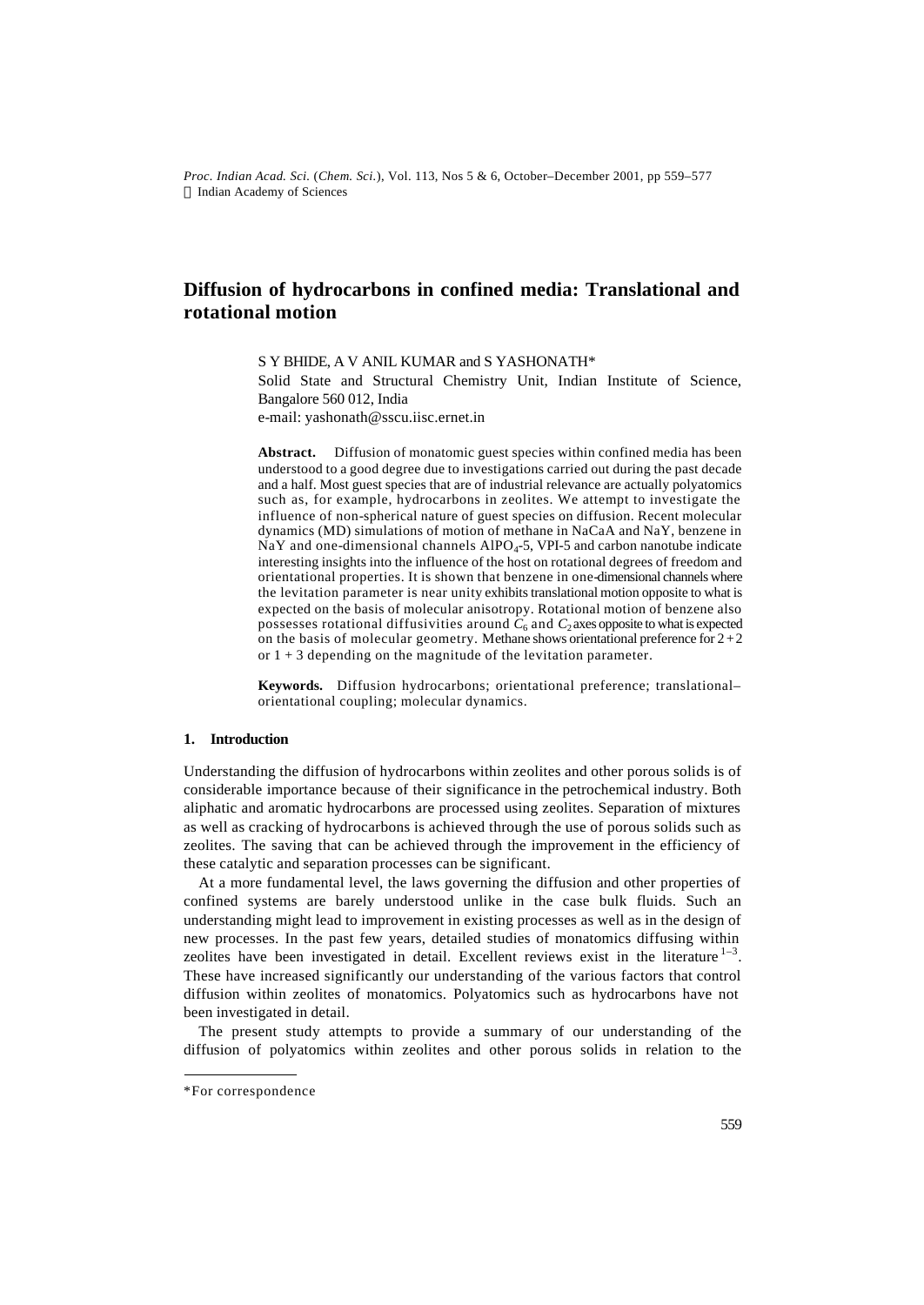orientational and rotational degrees of freedom as found from computer simulations studies. The techniques employed include kinetic Monte Carlo and molecular dynamics methods.

### **2. Structure of hosts**

The equilibrium and dynamical properties of polyatomic species are studied in microporous hosts that are made up of three-dimensional network of interconnected voids and hosts that consists of voids forming one-dimensional channels. The three-dimensional (3D) host structures used are aluminosilicates like zeolites A and NaY. One-dimensional (1D) channels are aluminophosphates like  $AIPO<sub>4</sub>$ -5 and VPI-5 and carbon nanotubes.

Zeolite A crystallises in space group  $Fm\overline{3}c$  with a unit cell composition of  $Na_{32}Ca_{32}Si_{96}Al_{96}O_{384}$ <sup>4</sup>. Sodium and calcium are extra framework cations which maintain charge neutrality in a unit cell. The void network consists of large cages, known as **a**-cages of approximately 11⋅5 Å diameter interconnected via 8-membered rings of about 4⋅5 Å diameter (see figure 1a). The unit cell length is 24⋅555 Å.

Zeolite Y crystallises in space group  $Fd\overline{3}m$  with unit cell length of 24⋅85 Å<sup>5</sup>. The crystallographic unit cell consists of 8 *a*-cages. Each *a*-cage (diameter 11⋅8 Å) is connected to four neighbouring cages through a 12-membered oxygen ring (diameter 7⋅5 Å) (see figure 1b). The Si/Al ratio varies in the range 1⋅5–3 for NaY corresponding to 6 or fewer exchangeable cations per cage.

AlPO<sub>4</sub>-5 crystallises in hexagonal space group *P6/mcc* with  $a = 13.77$  and  $c = 8.38 \text{ Å}^6$ . There are 72 atoms in one unit cell. The channel does not have uniform diameter throughout (figure 1c and d), it is narrow near  $z \approx 0.25c$  and  $0.75c$  (dia  $\approx 10.02 \text{ Å}$ ) but broader in the rest of the region (dia  $\approx 11.37 \text{ Å}$ ).

VPI-5 crystallises in a hexagonal space group  $P6_3cm$  with  $a = 19.0$  and  $c = 8.11 \text{ Å}^7$ . There are 108 atoms in one unit cell. The channels are elliptical. The minor and major axis lengths are not uniform throughout (figures 1e and f). The elliptical cross-sections in the narrow ( $z \approx 0.25c$ ) and the wide ( $z \approx 0.75c$ ) portions of the channel have dimensions 14⋅44 (minor)  $\times$  16⋅31 (major) Å and 15⋅92  $\times$  16⋅31 Å respectively. Note that the diagonally opposite oxygens near the minor axis in the narrow part of the channel are at a distance of 14⋅68 Å.

The carbon nanotube structure is constructed by the method of arm-chair mode of rolling the graphite sheet (see figure 1g)<sup>8,9</sup>. It is possible to have carbon nanotubes with different diameters. Here we have chosen a carbon nanotube of diameter of 10⋅8 Å. The length of a single carbon nanotubes is taken to be  $c = 49.29 \text{ Å}$ , which contains 640 carbon atoms. Unlike  $AIPO<sub>4</sub>$ -5 and VPI-5, the carbon nanotube has uniform diameter and a smooth and homogeneous wall throughout.

## **3. Results and discussion**

#### 3.1 *Benzene in Y zeolite*

Benzene in NaY has been investigated using molecular dynamics (MD) and kinetic Monte Carlo<sup>10,11</sup>. The MD simulations suggested that benzene has two adsorption sites, the cation site and the window site. In the former, benzene adsorbs just above the sodium cation. It appears that there is a strong electrostatic interaction between the cation and the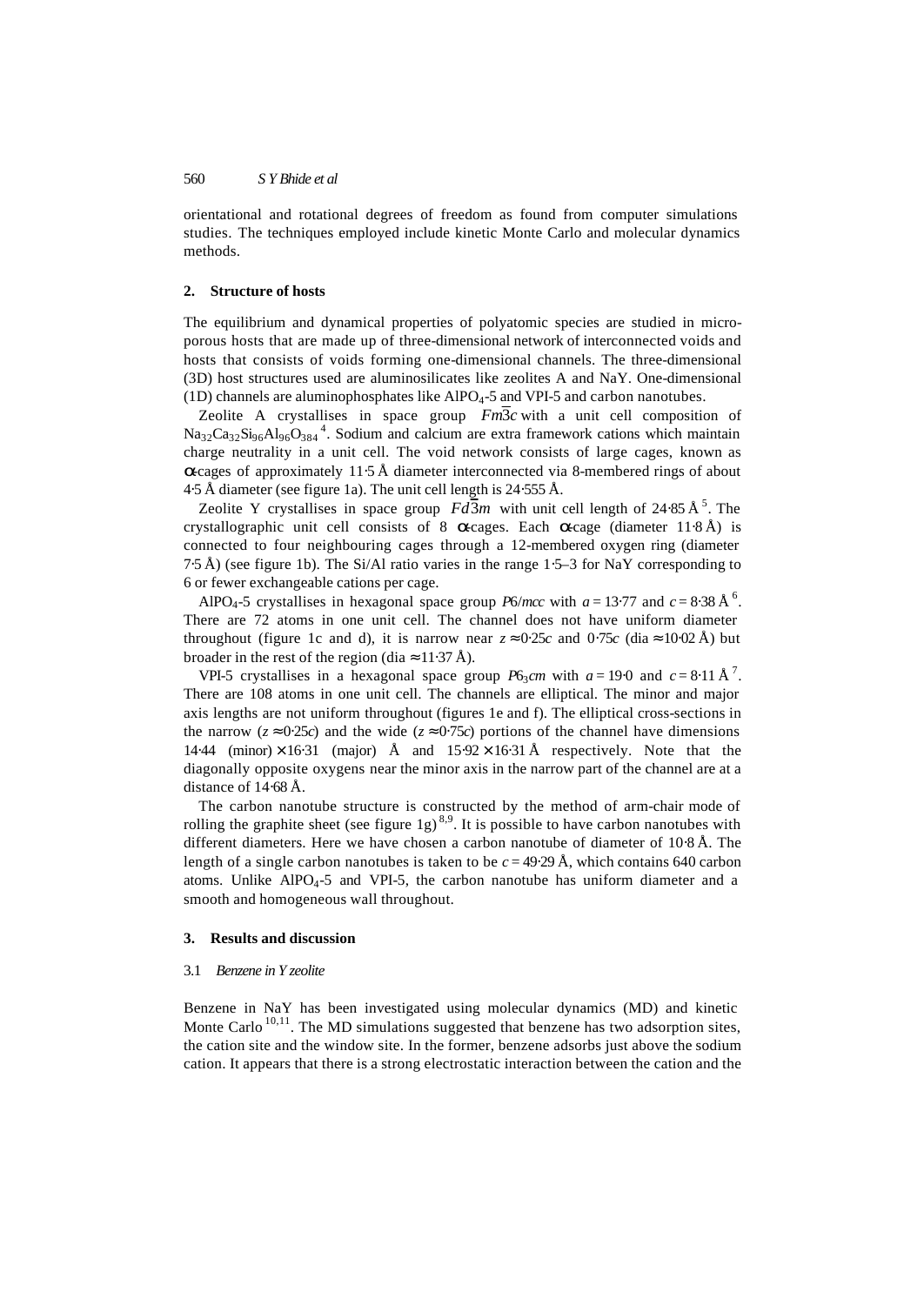

**Figure 1.** Schematic view of different hosts and their channel diameters. For AlPO<sub>4</sub>-5 and VPI-5, dark spheres correspond to oxygens. (**a**) A schematic diagram of unit cell of zeolite A showing arrangement and connectivity of *a*-cages. (**b**) A schematic diagram of an *a*-cage of zeolite Y. (**c**) A cross-sectional view of the AlPO<sub>4</sub>-5 channel. There are two diameters, the narrow (10⋅02Å) and the broad (11⋅37 Å) which correspond respectively to the 12-ring window plane and region connecting two such window planes. (d) Vertical view of the AlPO<sub>4</sub>-5 channel with the different regions indicated along the channel. (**e**) Cross-sectional view of the VPI-5 channel. 14⋅44Å and 16⋅31 Å are the minor and the major axes respectively. 15⋅92 Å and 16⋅31 Å are the minor and major axes at the wide region. Wider region is bounded by the oxygens connecting two 18-ring windows forming the channel. (**f**) Vertical view of the VPI-5 channel with the different regions indicated along the channel.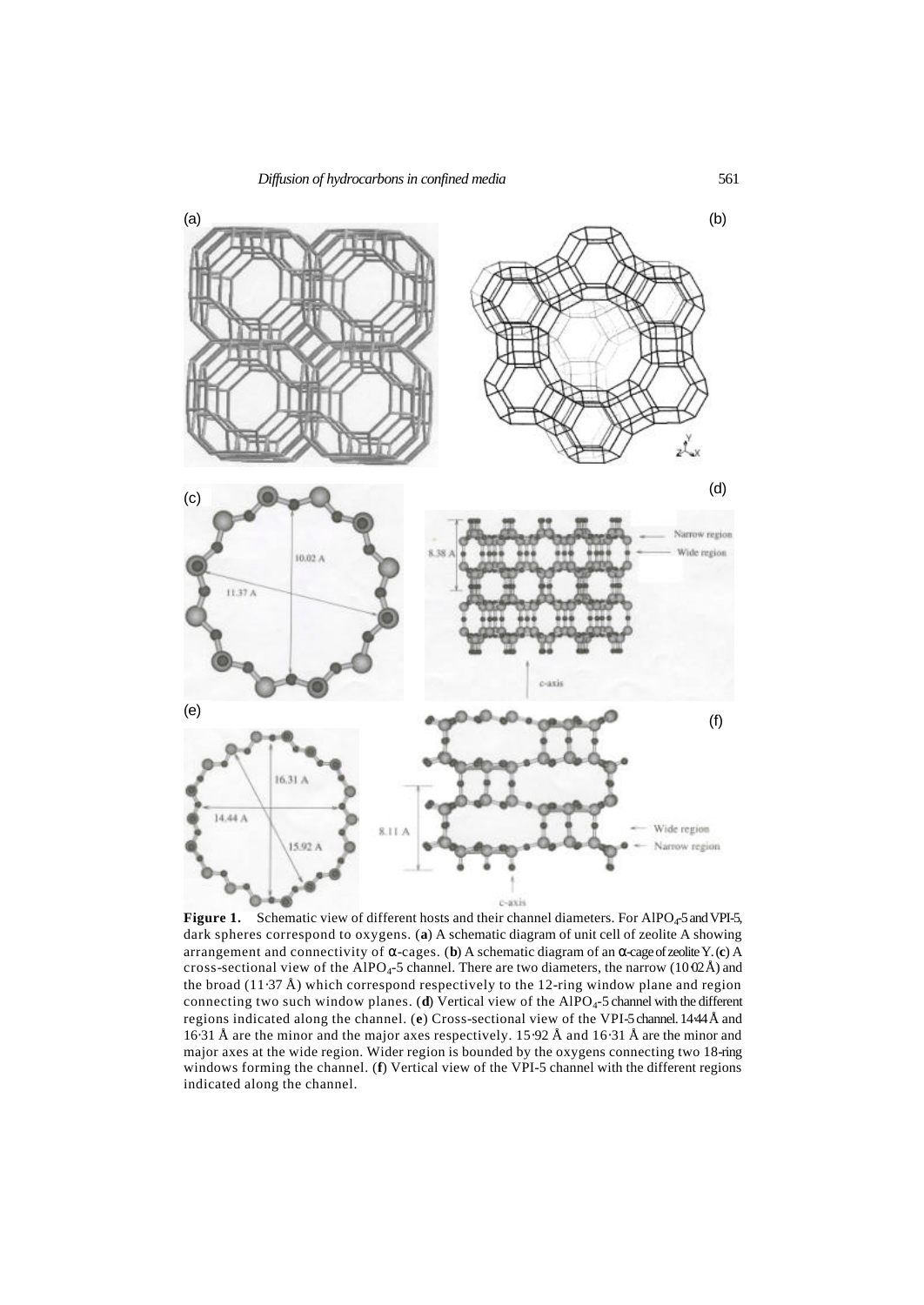

**Figure 1.** (**g**) Carbon nanotube.



**Figure 2.** Minimum energy path (MEP) of benzene between two cages of HY, as calculated by constrained minimization procedure. Shaded circles represent zeolite protons (adapted from ref. 12)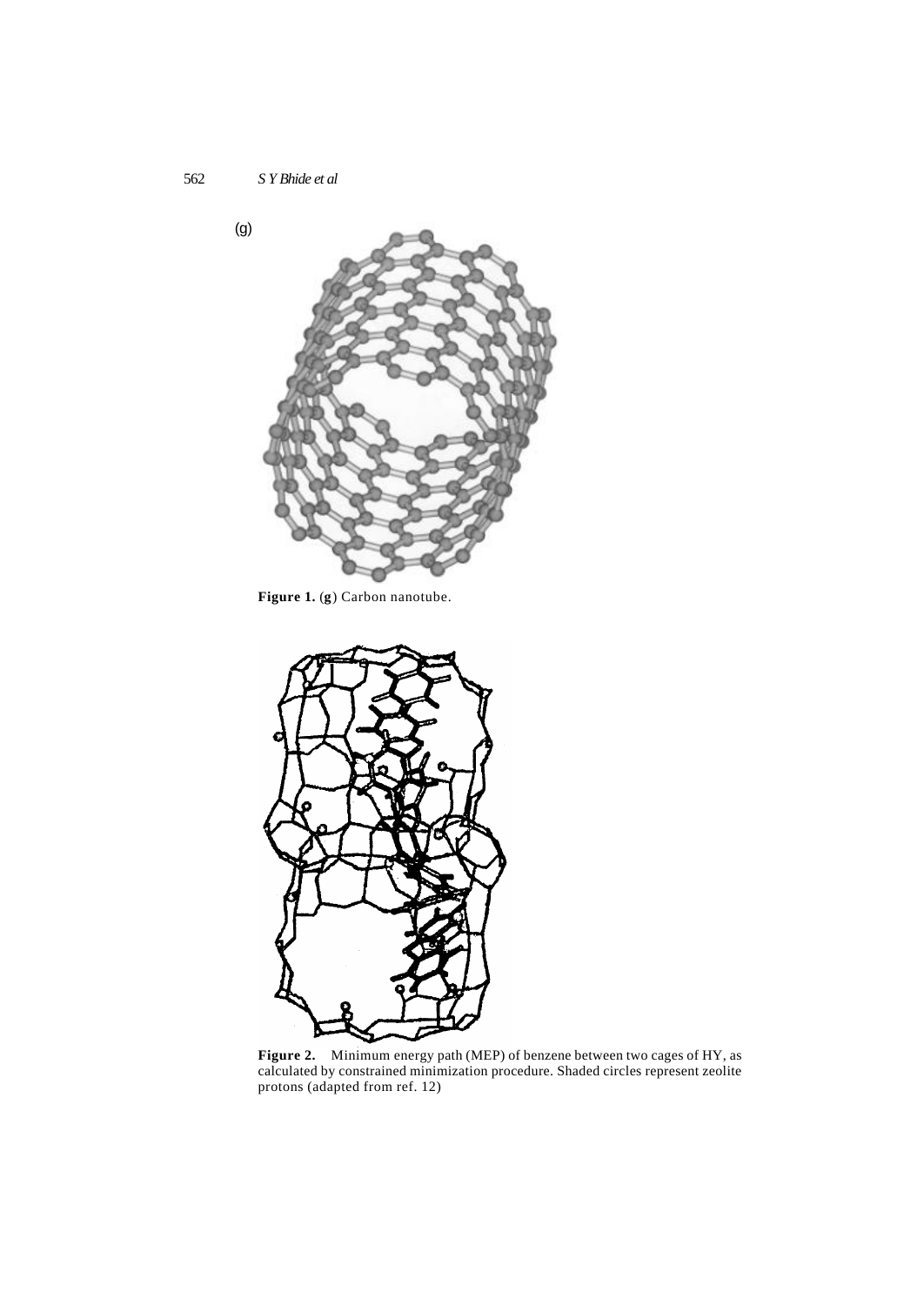**p** electron cloud. At the window site, each of the hydrogens of the benzene interact with the oxygens of the 12-ring window which interconnects two **a**cages. Again this interaction is largely electrostatic. Auerbach and coworkers  $12$  in a detailed study investigated the nature of diffusion between cation to cation site via the window site. They obtained the minimum energy path by constrained minimization procedure. They found that benzene migrates from one adsorption site to another by means of creeping or gliding motion of benzene (see figure 2). The other motion termed the cartwheel motion had a higher activation energy (30 kJ/mol) in comparison to gliding motion (20 kJ/mol).

## 3.2 *Benzene in one-dimensional channels*

Diffusion of benzene, the simplest member of the aromatic family of hydrocarbons in one-dimensional channels  $AIPO<sub>4</sub>$ -5 and carbon nanotubes was investigated recently by classical molecular dynamics simulations <sup>13</sup>. Properties related to orientation and rotational motion were computed.

3.2a *Translational motion:* Variation of mean square displacement with time for benzene inside all three hosts is shown in figure 3. The mean square displacements for benzene in  $AIPO<sub>4</sub>$ -5 and VPI-5 vary linearly with time. The self-diffusivity is calculated from the slope of the straight line fit by Einstein's relation,

$$
D^t = \langle r^2 \rangle / 6t. \tag{1}
$$

The straight line is fitted over the range 50 to 250 ps. The calculated values of selfdiffusion coefficients are listed in table 1.



**Figure 3.** Mean square displacement of benzene in channels of AlPO<sub>4</sub>-5, VPI-5 and carbon nanotube.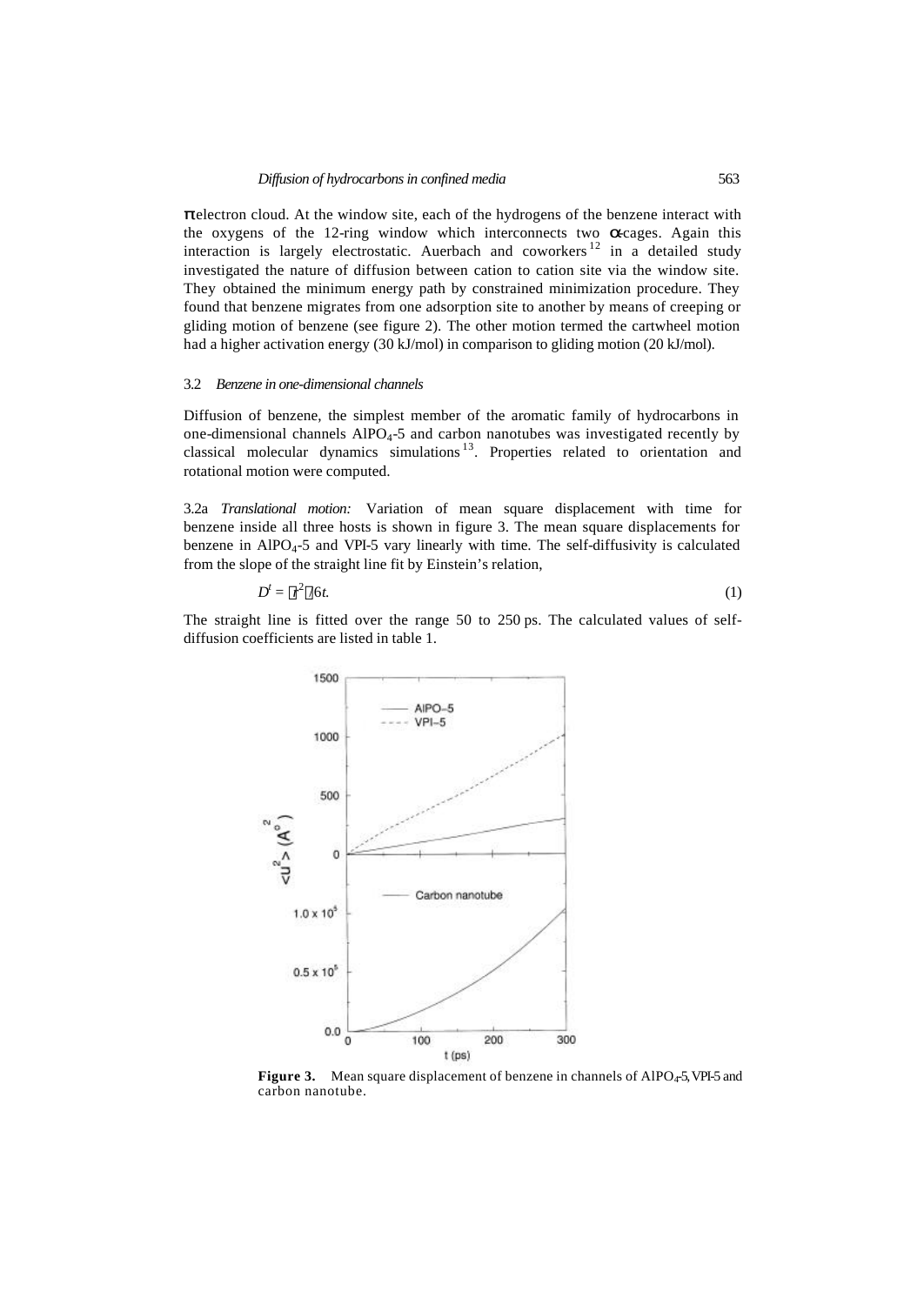|                                             |       | $D^{t}(10^{-9} \text{ m}^2/\text{s})$ Density, $r(g/cc)$ |
|---------------------------------------------|-------|----------------------------------------------------------|
| $AlPO4-5$                                   | 1.696 | 0.0492                                                   |
| VPI-5                                       | 5.264 | 0.0048                                                   |
| Liquid benzene (experimental) <sup>18</sup> | 2.8   | 0.864                                                    |
| Liquid benzene (simulation) $14$            | 3.1   | 0.864                                                    |

**Table 1.** Self-diffusion coefficient of benzene in 1D channels.

Table 1 also lists self-diffusivity for liquid benzene determined from experiment and by MD simulations of Linse *et al*<sup>14</sup>. It can be seen that self-diffusivity for benzene in AlPO<sub>4</sub>-5 is lower than that for benzene in bulk liquid despite the lower density in  $AlPO<sub>4</sub>-5$ . This is probably due to the hindrance to movement in  $AlPO<sub>4</sub>-5$  due to presence of constrictions.  $D<sup>t</sup>$  value is the highest in VPI-5 where the density of benzene is the lowest. In carbon nanotube the  $\langle u^2 \rangle$  vs *t* is found to be parabolic and never goes over to diffusive regime.

The VACF for benzene along the space fixed directions inside the three-channel systems suggests that diffusion along the channel axis is more facile as expected. The VACF in body-fixed frame would provide us with information about the way the motion occurs i.e. parallel to the  $C_6$  axis or perpendicular to the  $C_6$  axis. In figure 4 the VACF in body-fixed frame for benzene in the three hosts is plotted. The VACF exhibits some changes from that of the bulk benzene. Along the  $C_2$  axis, we see that the motion is more hindered when benzene is confined. It is seen that in liquid benzene  $14$ , at higher temperatures, the difference between the VACF along  $C_6$  and  $C_2$  reduces with little or no 'cage effect'. At lower temperatures, both components of the VACF exhibit negative regions in liquid benzene suggesting 'cage effect'. In confined benzene, the  $C_6$ component exhibits multiple minima. In liquid benzene, two minima are seen for the  $C_6$ component. The predominance of motion parallel to  $C_6$  or  $C_2$  can be gleaned from the ratio  $\mathbf{b} = D_{\perp}^t / D_{\parallel}^t$ . The 'self-diffusion' coefficients calculated from the unnormalized VACF in body-fixed frame along with *b* are listed in table 2. The integration is performed up to 25 ps for ALPO4-5 and VPI-5 and for the 50 ps for the carbon nanotube. In bulk benzene, motion is predominantly along the  $C_2$  axis which also has higher correlation time as compared to  $C_6$  axis<sup>14</sup>. This would correspond to a **b** greater than 1 and can be understood in terms of ratio of diameters of benzene along  $C_6$  and  $C_2$ directions which is around 1⋅6. Similar behaviour is observed in VPI-5 also where the ratio *b* is around 1⋅83. In narrow channel such as carbon nanotube what is seen is just the reverse:  $\boldsymbol{b}$  is 0.35 suggesting that the motion occurs predominantly with the plane of benzene ring perpendicular to the direction of motion. In the case of  $AIPO<sub>4</sub>$ -5 the presence of surface roughness coupled with the modulations in the channel diameter, prevents diffusion where the benzene ring is perpendicular to the direction of translational motion in spite of the fact that the channel diameter is comparable to the carbon nanotube.

3.2b *Rotational motion:* The angular velocity autocorrelation function in the body fixed frame is shown in figure 5. First we note that, in all the three hosts, rotation of benzene around  $C_2$  axis is hindered as compared to that around  $C_6$  axis. Second, rotation around  $C_6$  axis is easier in VPI-5 and carbon nanotube as compared to AlPO<sub>4</sub>-5. In carbon nanotube the correlation for rotation around  $C_6$  axis persist over a significantly longer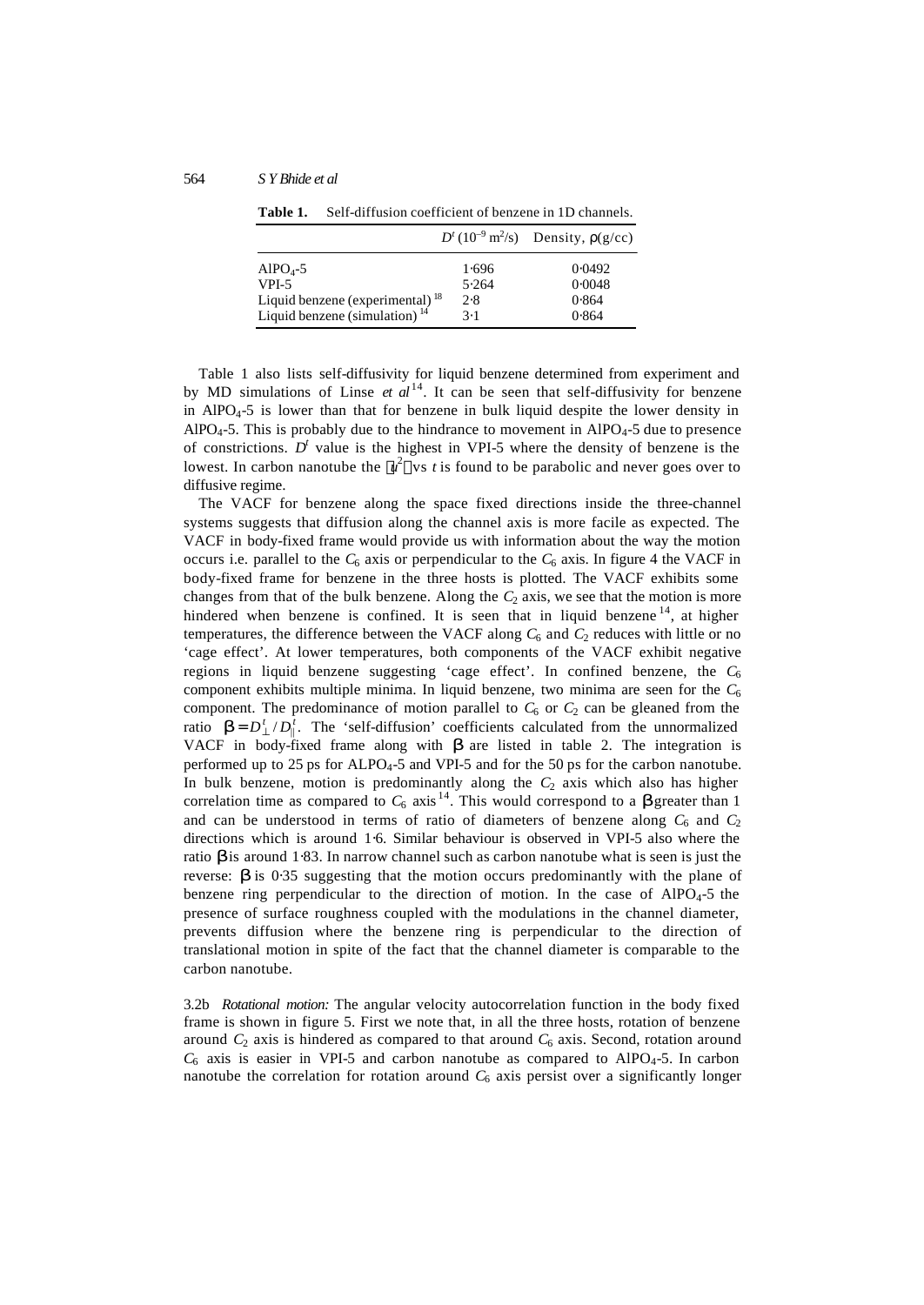

**Figure 4.** VACF for benzene in body-fixed frame calculated along the  $C_6$  and  $C_2$ axes in AlPO<sub>4</sub>-5, VPI-5 and carbon nanotube.

**Table 2.** Self-diffusion coefficient for benzene in body-fixed frame.

|                          | $D_1^t (10^{-9} \text{ m}^2/\text{s})$ | $D_{\parallel}^{t}$ (10 <sup>-9</sup> m <sup>2</sup> /s) | $\bm{b} = D_{\perp}^t/D_{\parallel}^t$ |
|--------------------------|----------------------------------------|----------------------------------------------------------|----------------------------------------|
| $AlPO4-5$                | 3.91                                   | 1.54                                                     | 2.54                                   |
| VPI-5<br>Carbon nanotube | 7.18<br>13.9                           | 3.92<br>39.6                                             | 1.83<br>$-0.35$                        |

l,

period. The rotational motion as characterized by angular velocity autocorrelation function is different around  $C_6$  axis and  $C_2$  axis in VPI-5. On the other hand, the difference between the rotational motion around  $C_6$  and  $C_2$  axes is less marked in case of carbon nanotube and AlPO<sub>4</sub>-5. The rotational diffusion coefficient is calculated from,

$$
D_{\parallel}^{\ r} = \int_{0}^{\infty} \langle \mathbf{W}_{\parallel}(0) \mathbf{W}_{\parallel}(t) \rangle dt, \tag{2}
$$

$$
D_{\perp}^{r} = \int_{0}^{\infty} \langle \mathbf{W}_{\perp}(0) \mathbf{W}_{\perp}(t) \rangle dt, \tag{3}
$$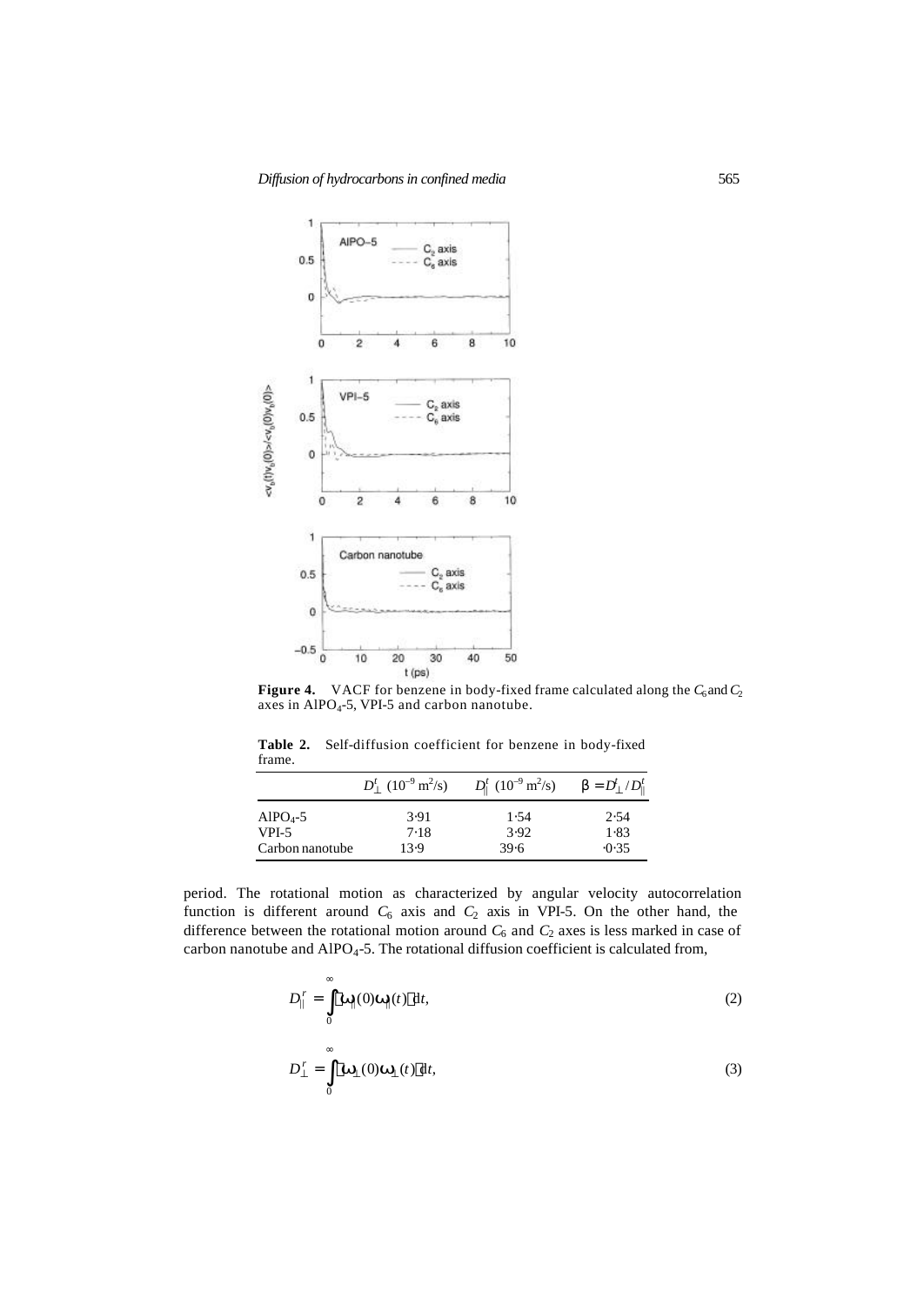

**Figure 5.** Angular velocity correlation function of benzene for angular velocity components along  $C_6$  and  $C_2$  axes in AlPO<sub>4</sub>-5, VPI-5 and carbon nanotube.

**Table 3.** Rotational diffusion coefficient for benzene.

|                                                                              | $D_1^r$ (ps <sup>-1</sup> ) | $D_{\parallel}^{r}$ (ps <sup>-1</sup> ) | ${\bf b} = D_1^r D_1^r$ |
|------------------------------------------------------------------------------|-----------------------------|-----------------------------------------|-------------------------|
| AlPO-5                                                                       | 0.37                        | 0.22                                    | 0.59                    |
| VPI-5                                                                        | 0.092                       | 0.52                                    | 5.70                    |
| Carbon nanotube                                                              | 2.19                        | 4.38                                    | 2.00                    |
|                                                                              | $0.07 - 0.15$               | $0.1 - 0.2$                             | $1.42 - 1.33$           |
| Liquid benzene (experimental) $^{18}$<br>Liquid benzene (simulation) $^{14}$ | 0.14                        | 0.27                                    | 1.93                    |

where **w**| is the component of angular velocity parallel to  $C_6$  axis and **w**<sub>⊥</sub> is the component along  $C_2$  axis. The values of rotational diffusivities thus obtained are listed in table 3. Integration is performed up to 25 ps for AlPO<sub>4</sub>-5 and VPI-5 and 50 ps for carbon nanotube. Also listed are the values obtained by Linse *et al*<sup>14</sup> for liquid benzene at 312 K as well as the experimentally obtained values.

From table 3 it can be seen that  $D_{\parallel}^r$  and  $D_{\perp}^r$  for benzene in AlPO<sub>4</sub>-5 are of the same order of magnitude as simulated liquid benzene. In case of carbon nanotube the values of rotational diffusivities are higher by more than an order of magnitude as compared to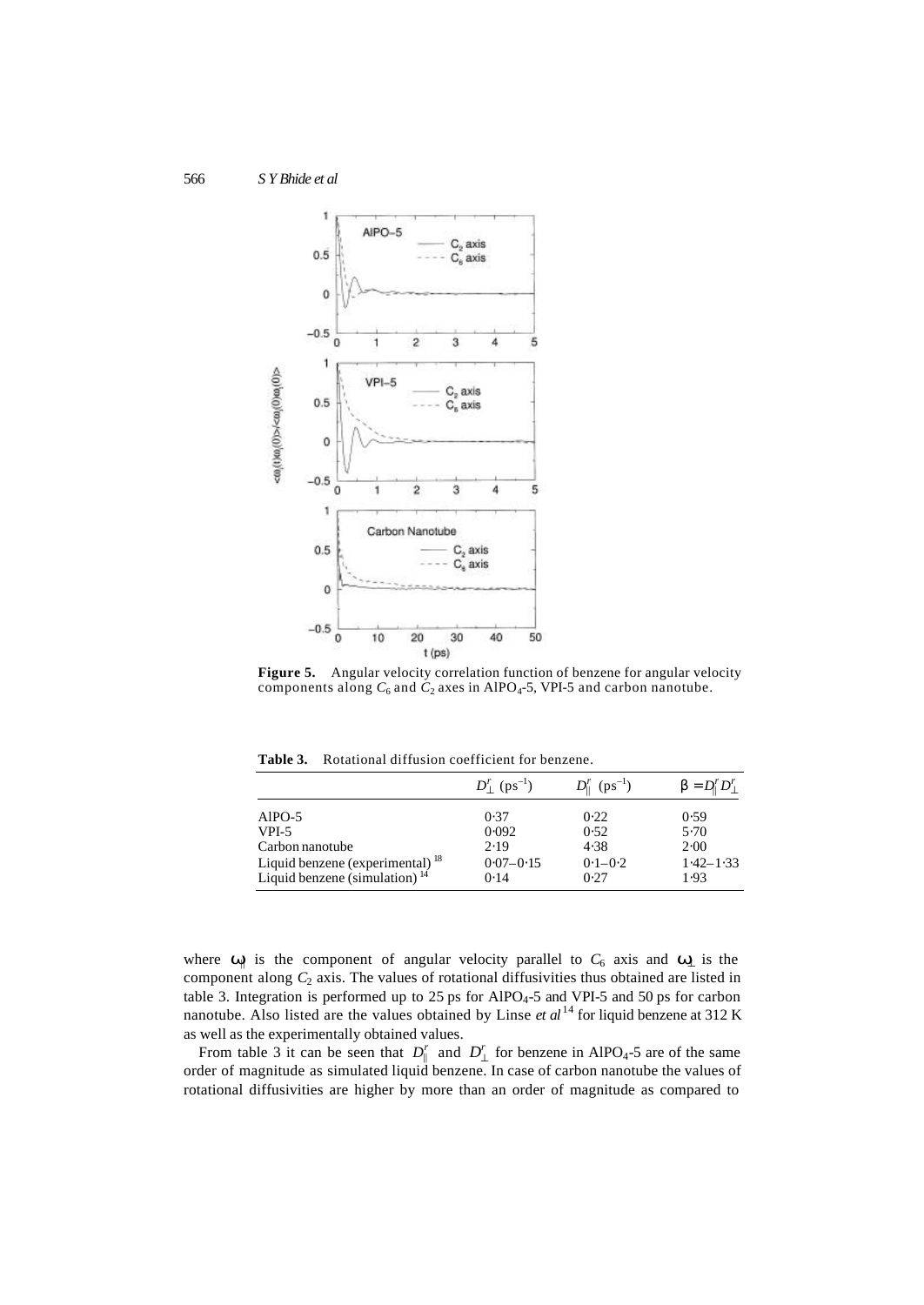liquid benzene. In VPI-5,  $D_1^r$  is an order of magnitude lower as compared to liquid benzene values of rotational diffusivity.

More importantly, the ratio  $\mathbf{h} = D_{\parallel}^r / D_{\perp}^r$  which is listed in table 3 shows interesting trends. For liquid benzene, the ratio of 1⋅93 obtained from simulation is in agreement with the anisotropy in the molecular diameter of benzene. When benzene is confined within a host matrix, the rotational motion is altered. In carbon nanotube that has uniform diameter and smooth walls, the anisotropy as measured by  $\boldsymbol{h}$  is similar to what is obtained in liquid benzene. In VPI-5 there is an enhancement of anisotropy to 5⋅7 as compared to the liquid benzene value, 1⋅93, obtained from MD. This is presumably because, benzene in VPI-5 remains in a *parallel orientation*. This orientation of benzene makes it more difficult to rotate around  $C_2$  axis as compared to  $C_6$  axis. In AlPO<sub>4</sub>-5, the ratio **h** is 0⋅59 which implies that rotation around  $C_2$  axis is easier than rotation around  $C_6$ . Thus, it appears that the presence of the host can act in opposite ways. In VPI-5, the anisotropy is enhanced while in  $AIPO<sub>4</sub>$ -5 the anisotropy is reduced.

A careful look at the channel diameters and the interaction parameter between benzene and host atom (oxygen in case of VPI-5,  $AIPO<sub>4</sub>$ -5 and carbon in case of carbon nanotube is worthwhile. Table 4 lists the dimension of the narrowest and the widest part of the channel existing in the three different host systems. The levitation ratio <sup>15</sup>,

$$
\mathbf{g} = 2 \cdot 2^{1/6} \mathbf{S}_{\mathrm{ph}} / \mathbf{S}_{\mathrm{w}},\tag{4}
$$

where  $S_{gh}$  is the hydrogen-host interaction parameter and  $S_w$  is the window diameter defined as the centre to centre distance between diagonal atoms of the channel.

From tables 3 and 4 it is not clear that there is a direct relationship between the anisotropy and the channel dimension. But within aluminophosphates ( $AIPO<sub>4</sub>$ -5 and VPI-5) it appears that when benzene is confined in a channel of comparable dimension  $(q \rightarrow 1)$ , the rotational anisotropy is reduced.

Reorientational dynamics could be obtained in terms of the Legendre polynomials  $P_L(\cos(\mathbf{f}(t))$  where  $\mathbf{f}(t)$  is the angle between the selected axis at time zero and at a time *t*. Here we report the reorientational correlation function of the  $C_6$  and the  $C_2$  axes. Figure 6 shows  $\ln(\langle P_2(\cos f \hat{\theta})\rangle)$ . In AlPO<sub>4</sub>-5 and carbon nanotube, after the first inertial decay, there is a fast initial decay which is followed by a slow decay. In VPI-5, the initial fast decay is not so pronounced and therefore is closer to what is found in bulk benzene. Assuming an exponential decay, the reorientational correlation times can be obtained from the slope of the long time (fitted to the curve between 20 and 40 ps data) behaviour of the ln( $\langle P_2(\cos f) \rangle$ ). These are listed in table 5 for  $C_6$  and  $C_2$  axes rotations. The reorientational

**Table 4.** Dimensions of the 1D channel and *g* values for benzene.

|                 | $\mathbf{S}_w(\check{\mathbf{A}})$ | $2^{1/6}2s_{eh}$ (Å) | g                      |
|-----------------|------------------------------------|----------------------|------------------------|
| $AlPO4-5$       | $10-02$                            | 11.05(9.52)          | 1.10(0.95)             |
|                 | 11.37                              | 11.05(9.52)          | 0.97(0.84)             |
| $VPI-5$         | 14.44, 16.31                       | 11.05(9.52)          | 0.77(0.66), 0.68(0.58) |
|                 | 15.92, 16.31                       | 11.05(9.52)          | 0.69(0.60), 0.68(0.58) |
| Carbon nanotube | $10-80$                            | 12.03(10.50)         | 1.02(0.97)             |

The quantities in parentheses are calculated from  $s_{C-0}$  for AlPO<sub>4</sub>-5 and VPI-5 and using  $S_{C-C_n}$  for carbon nanotube.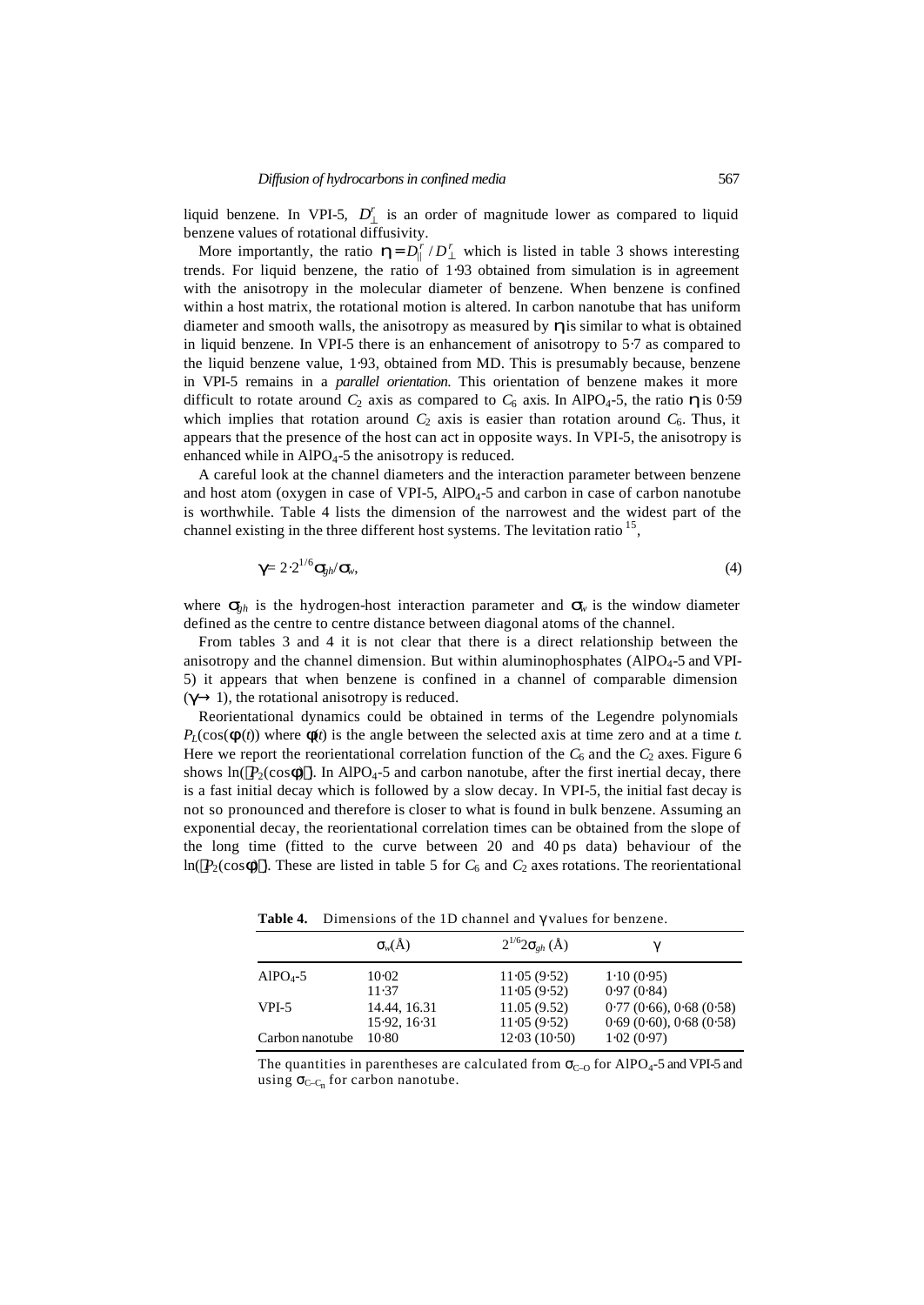

**Figure 6.** Reorientational correlation function  $\langle P_2(\cos f) \rangle$  calculated for  $C_6$  and  $C_2$ axes of benzene inside  $A_1PO_4-5$ , VPI-5 and carbon nanotube.

**Table 5.** Reorientational correlation time (ps) of benzene.

|                      | $C_6$ axis | $C_2$ axis |  |
|----------------------|------------|------------|--|
| AlPO <sub>4</sub> -5 | 418.1      | 277.3      |  |
| VPI-5                | 74.9       | $51-1$     |  |
| Carbon nanotube      | 50.9       | 31.1       |  |

correlation time of  $C_6$  axis is always larger than that for  $C_2$  axis. This is similar to what is observed in bulk benzene where Linse *et al* 14 also found that the reorientation around the  $C_6$  is slower than around  $C_2$ .

The initial fast decay regime is shown up to 3 ps in figure 7. From figure 7, it is seen that in the case of VPI-5, the slope for  $C_6$  is seen to be lower than for  $C_2$  axis similar to what is found in bulk benzene<sup>14</sup>. However, in AlPO<sub>4</sub>-5 and carbon nanotube, the decay of reorientational correlation for the  $C_6$  axis is faster than for  $C_2$  axis. This is surprising and is against what one expects from a knowledge of the molecular geometry of benzene. It appears that the rather narrow channel affects the reorientational dynamics of benzene strongly enough to even reverse what one expects on the basis of the molecular geometry.

#### 3.3 *Methane and neopentane in zeolite A and NaY*

Methane is the simplest member of the hydrocarbons as well as the alkane family. Since hydrocarbons obtained from oil fields are processed on large scale by the use of zeolites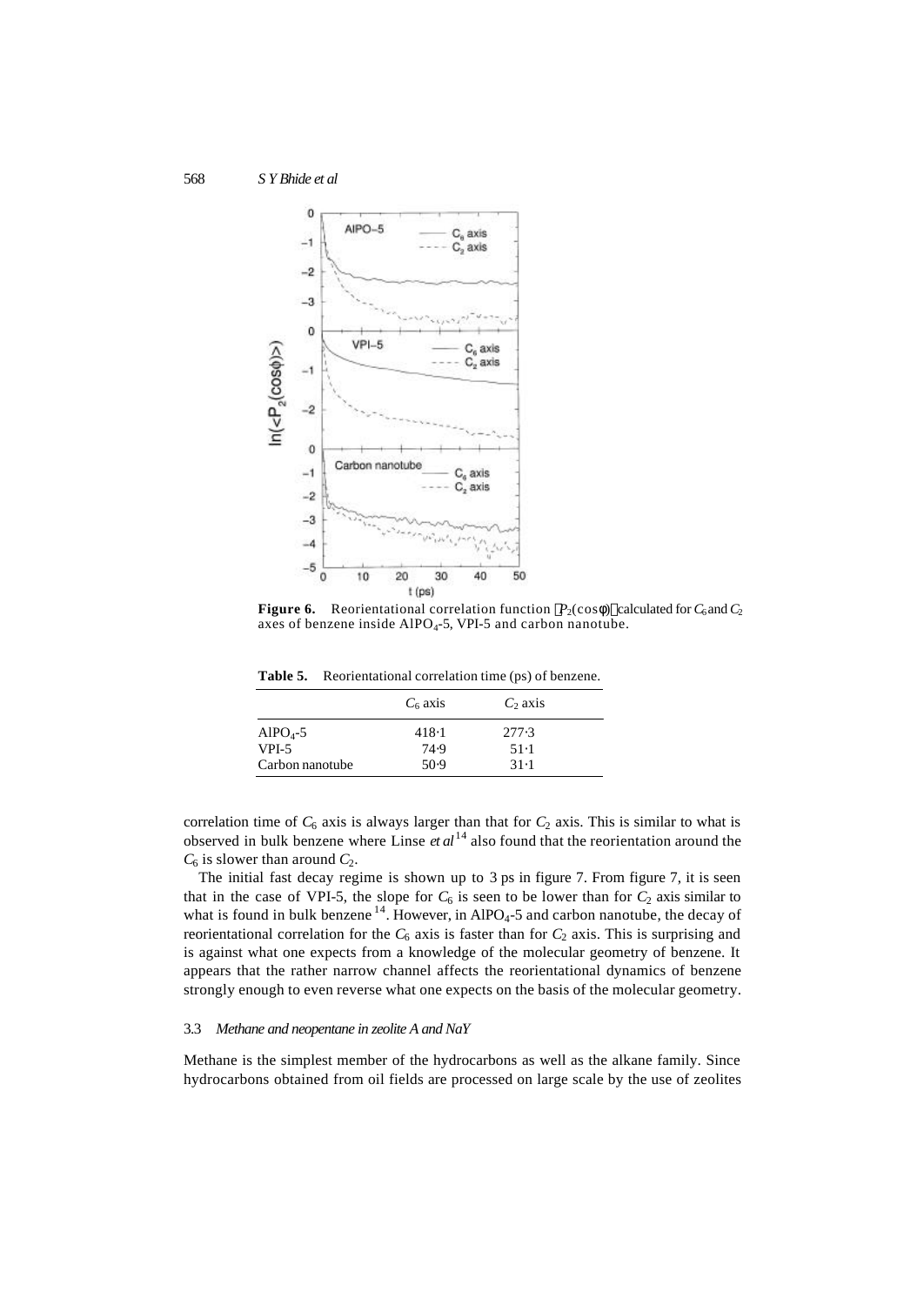

**Figure 7.** Reorientational correlation function  $\langle P_2(\cos f) \rangle$  calculated for  $C_6$  and  $C_2$ axes of benzene over 1–3 ps range. This shows the initial fast decay of correlations apart from the inertial decay.



**Figure 8.** A schematic representation of orientation of methane with respect to the channel axis in (**a**)  $2 + 2$  and (**b**)  $1 + 3$  orientation. In the case of zeolites Y and A, the vector perpendicular to the window plane is parallel to the channel axis.

in refineries, the study of methane in zeolites is important. Analysis of methane orientation through the 8-ring window which is the bottleneck in the path of diffusion indicated that first, two hydrogens pass through the window, followed by carbon and by the other two hydrogens. This is termed  $2 + 2$  orientation. If methane passes through with a single methane pointing toward the window and if this is followed by carbon and then the three hydrogens (see figure 8) then this is termed  $1 + 3$ . The former orientation is like that of a pair of scissors while the latter is like an inverted umbrella. Classical MD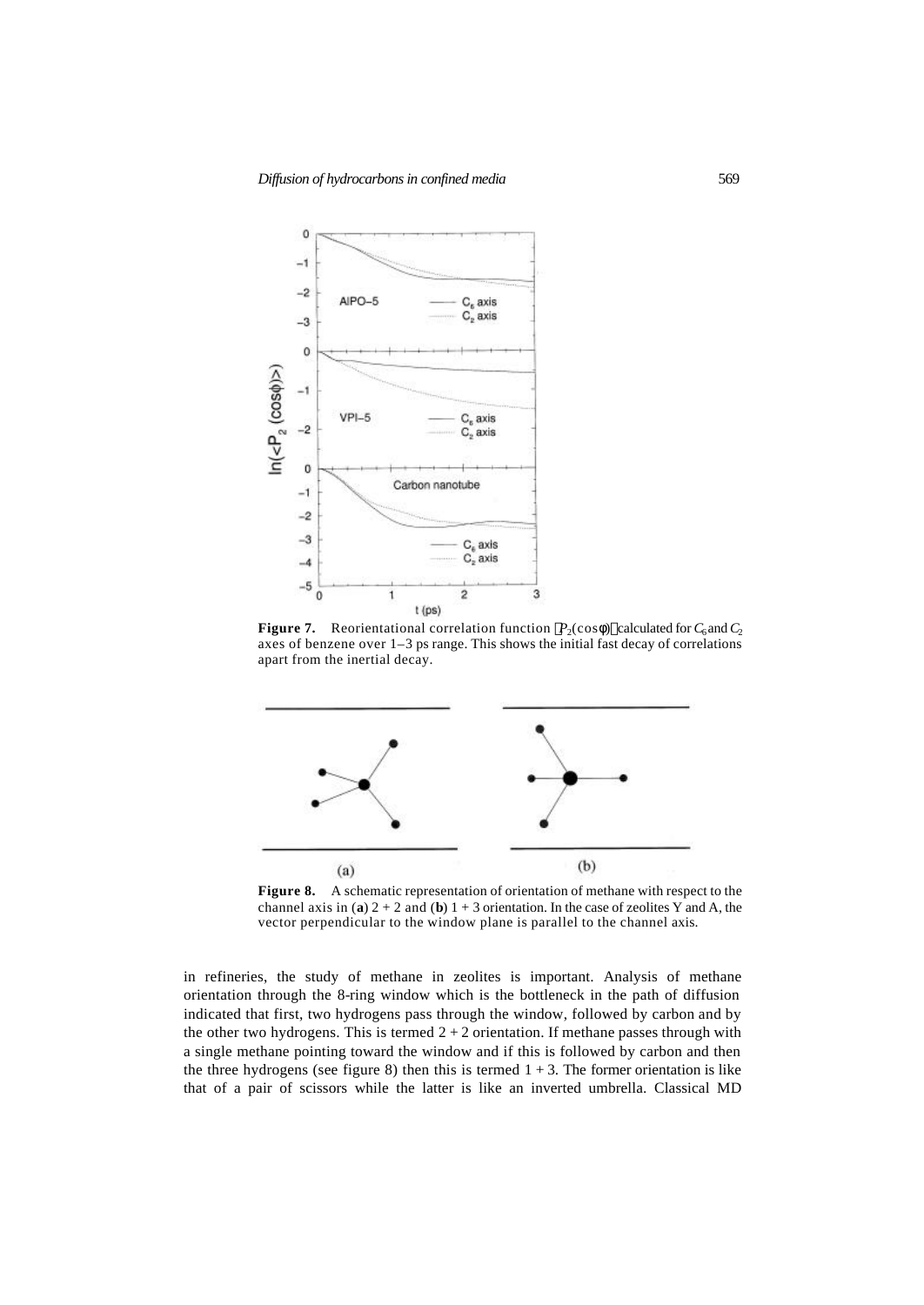

**Figure 9.** Percentage of methane in  $2 + 2$  orientation while passing through the 8ring window in zeolite NaCaA. The average over MD trajectories is reported and the abscissa is the distance from the window plane. *d* is considered to be negative before the methane passes through the window.



Figure 10. One of MD trajectories of methane passing through the 8-ring window is depicted here as snapshots at various MD time steps.

suggest that  $2 + 2$  is the predominant orientation while passing through the window (see figures 9 and 10). Inside the **a**-cage no such orientational preference is observed and both  $1 + 3$  and  $2 + 2$  are equally populated. The methanes are classified to be in either  $1 + 3$  or  $2+2$  based on the value of  $q<sub>min</sub>$ . Here,  $q<sub>min</sub>$  is the minimum of the four angles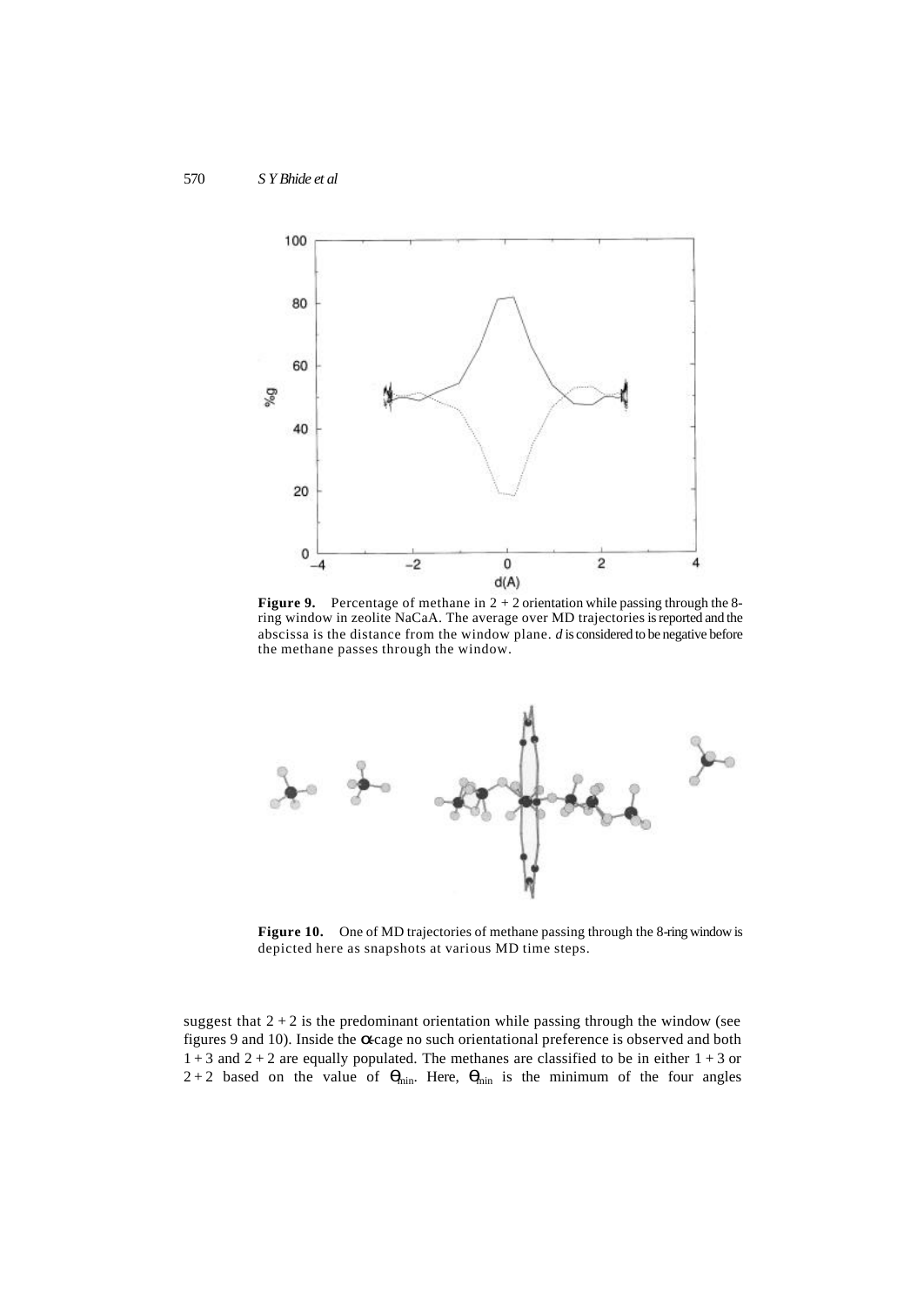

**Figure 11.** Percentage of methane and neopentane in  $2 + 2$  orientation and  $1 + 3$ orientation during its passage through the bottleneck (12-ring window) in zeolite NaY. Values reported are the MD averages carried out over the whole run.

that the four C–H bonds make with the vector perpendicular to the window plane. For  $1 + 3$ ,  $0 < \mathbf{q}_{\text{min}} < \mathbf{q}_{\text{T}_{d}}/4$  and  $2 + 2$ ,  $\mathbf{q}_{\text{T}_{d}}/4 < \mathbf{q}_{\text{min}} < \mathbf{q}_{\text{T}_{d}}$ .

In contrast to these findings, methane shows no strong preference for  $2 + 2$  orientation in zeolite NaY where the bottleneck is the 12-ring window interconnecting two neighbouring cages (see figure 11). Neopentane in NaY, on the other hand shows stronger preference for  $2+2$  orientation (see figure 10). This suggests whenever **g** is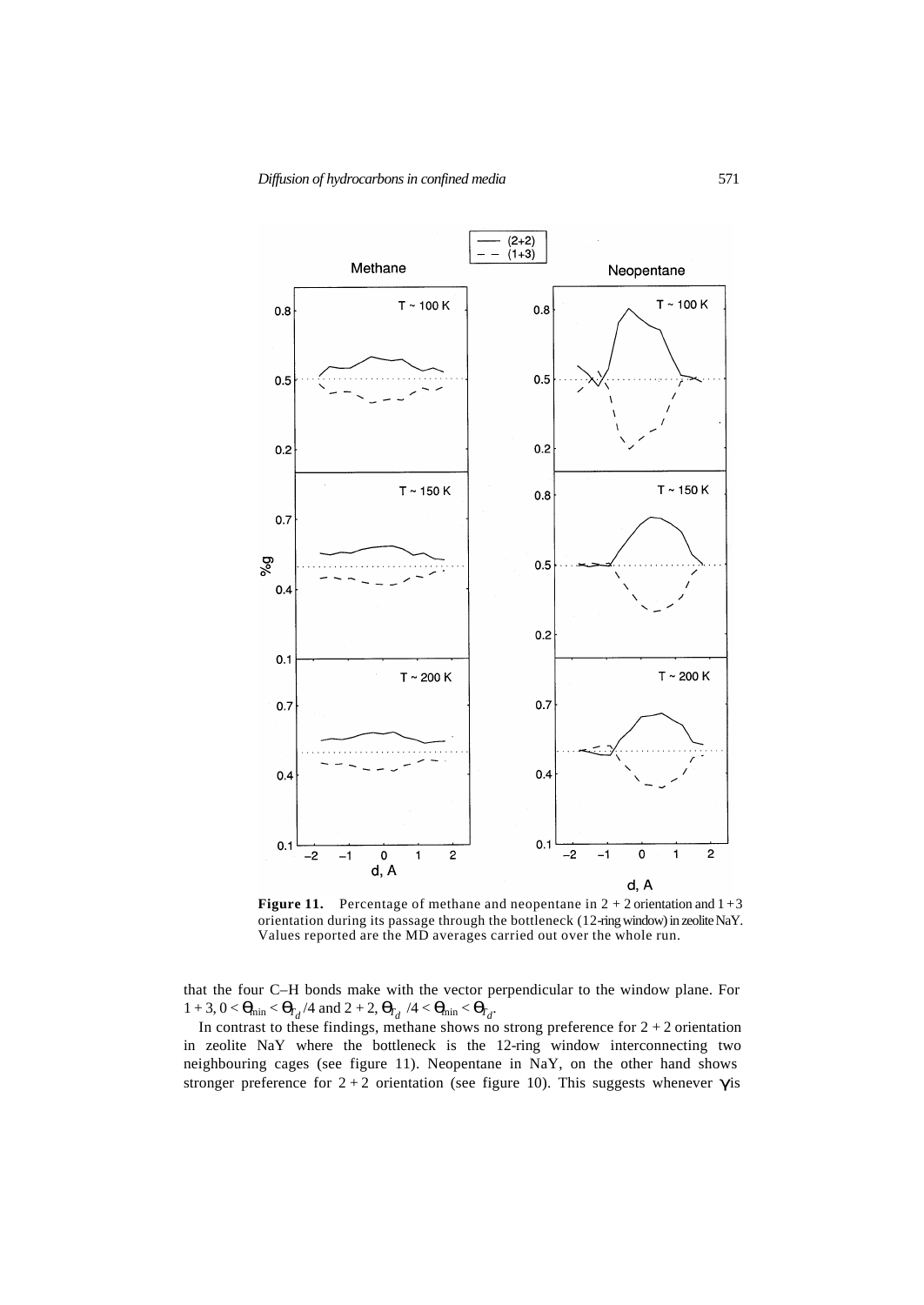nearer to unity which corresponds to the condition for levitation  $2 + 2$  is preferred. Thus, not only is the levitation ratio of considerable significance when we discuss the translational motion but it is of equal significance when we speak of rotational motion.

#### 3.4 *Methane in AlPO4-5 and carbon nanotube*

The orientation of methane with respect to the channel axis can be characterized by calculating the angle that each of  $C-H$  bonds  $(C_3$  axes) subtends to the channel axis. Minimum of these four angles,  $\boldsymbol{q}_{min}$ , is found out. This  $\boldsymbol{q}_{min}$  is in the range 0 to  $\boldsymbol{q}_{Td}/2$ , where  $\boldsymbol{q}^T_d$  is the tetrahedral angle.  $\boldsymbol{q}_{min}$  helps in identifying two orientations of methane with respect to channel axis. When  $\mathbf{q}_{\text{min}} = \mathbf{q}_{\text{r}_d}/2$  or a  $C_2$  axis of methane is parallel to channel axis, we term this orientation as perfect  $2 + 2$  orientation and when  $\mathbf{q}_{\text{min}} = 0$  or a  $C_3$  axis parallel to channel axis we term this orientation as perfect  $1+3$  orientation. A schematic representation of  $1 + 3$  and  $2 + 2$  orientations of methane with respect to a channel are as shown in figure 8. Orientations were classified as 1 + 3, *intermediate* and  $2 + 2$  if  $0 < \mathbf{q}_{\text{min}} < \mathbf{q}_{\text{r}_d}/6$ ,  $\mathbf{q}_{\text{r}_d}/6 < \mathbf{q}_{\text{min}} < \mathbf{q}_{\text{r}_d}/3$  and  $\mathbf{q}_{\text{r}_d}/3 < \mathbf{q}_{\text{min}} < \mathbf{q}_{\text{r}_d}/2$  respectively.

We have calculated the number of methane molecules in each of the above orientation states as a function of position of centre of mass of methane along the channel, *z* and radial distance of centre of mass of methane from channel axis, *r* denoted by *n*(*z*) and



**Figure 12.** The ratio  $n(z)/N(z)$  as a function of position of centre of mass of methane along the channel.  $n(z)$  is the number of methane molecules in a given state of orientation at *z* and *N*(*z*) are the total number of molecules at *z*. *z* is scaled by the unit cell length *c* for AlPO<sub>4</sub>-5 and by  $c = 49.294$  Å in case of carbon nanotube.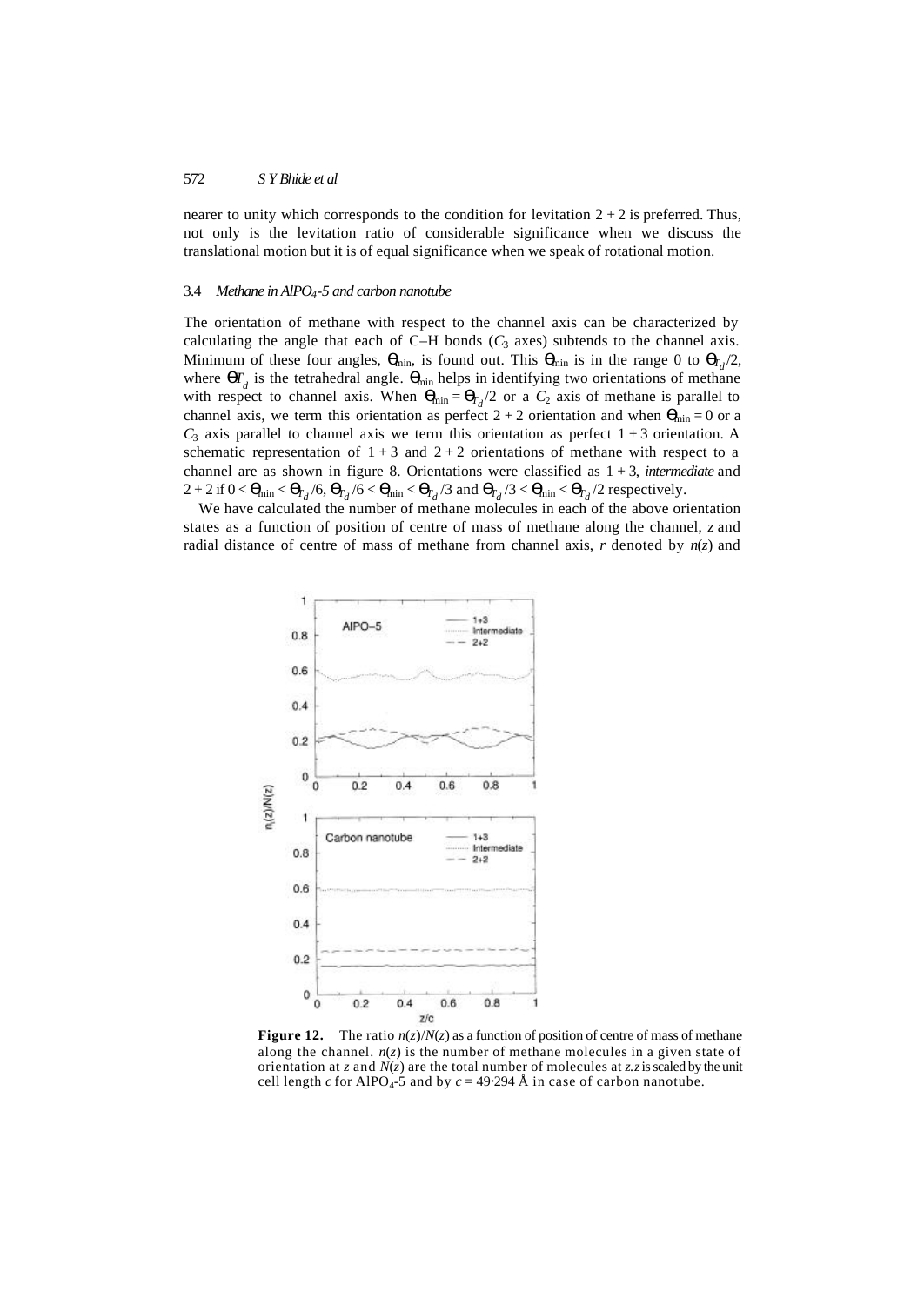

**Figure 13.** The ratio  $n(r)/N(r)$  as a function of radial distance of centre of mass of methane from the channel axis  $r$ .  $n(r)$  is the number of methane molecules in a given state of orientation at  $r$  and  $N(r)$  are the total number of molecules at  $r$ .  $r$  is scaled by radius *R* of the corresponding channel.

*n*(*r*) respectively. In figures 12 and 13 the ratios  $n(z)/N(z)$  and  $n(r)/N(r)$  are plotted, where  $N(z)$  and  $N(r)$  are the sums of the total number of molecules in each of the orientation state at given *z* and *r* values. Figure 12 shows that the *intermediate* state is the most populated state at all values of  $z$  in both AlPO<sub>4</sub>-5 and carbon nanotube. In carbon nanotube the  $2+2$  state dominates over the  $1+3$  state throughout the length of the channel. However, in AlPO<sub>4</sub>-5 the modulation of diameter of the channel gives rise to contrasting behaviour. At the narrow parts of the channel,  $z/c \approx 0.25$  and  $0.75$ ,  $2 + 2$  state is more populated than  $1 + 3$  state, while at the wider parts of the channel it is  $1 + 3$  state that is more populated than  $2 + 2$  state.

Figure 13 shows that intermediate state of orientation of methane is the most populated among all orientation states for all values of  $r$  for both the hosts. In carbon nanotube  $2 + 2$ state is more populated as compared to  $1 + 3$  state for all values of *r*. In AlPO<sub>4</sub>-5 near the centre of the channel  $2 + 2$  state is populated more than  $1 + 3$  state while near the wall of the channel it is  $1 + 3$  state that is populated more than  $2 + 2$  state.

Above results suggest that there exists a correlation between channel diameter and the orientation of methane with respect to the channel axis. Table 6 lists diameter of the channel in AlPO<sub>4</sub>-5 and carbon nanotube along with the levitation ratio  $^{15}$  defined as,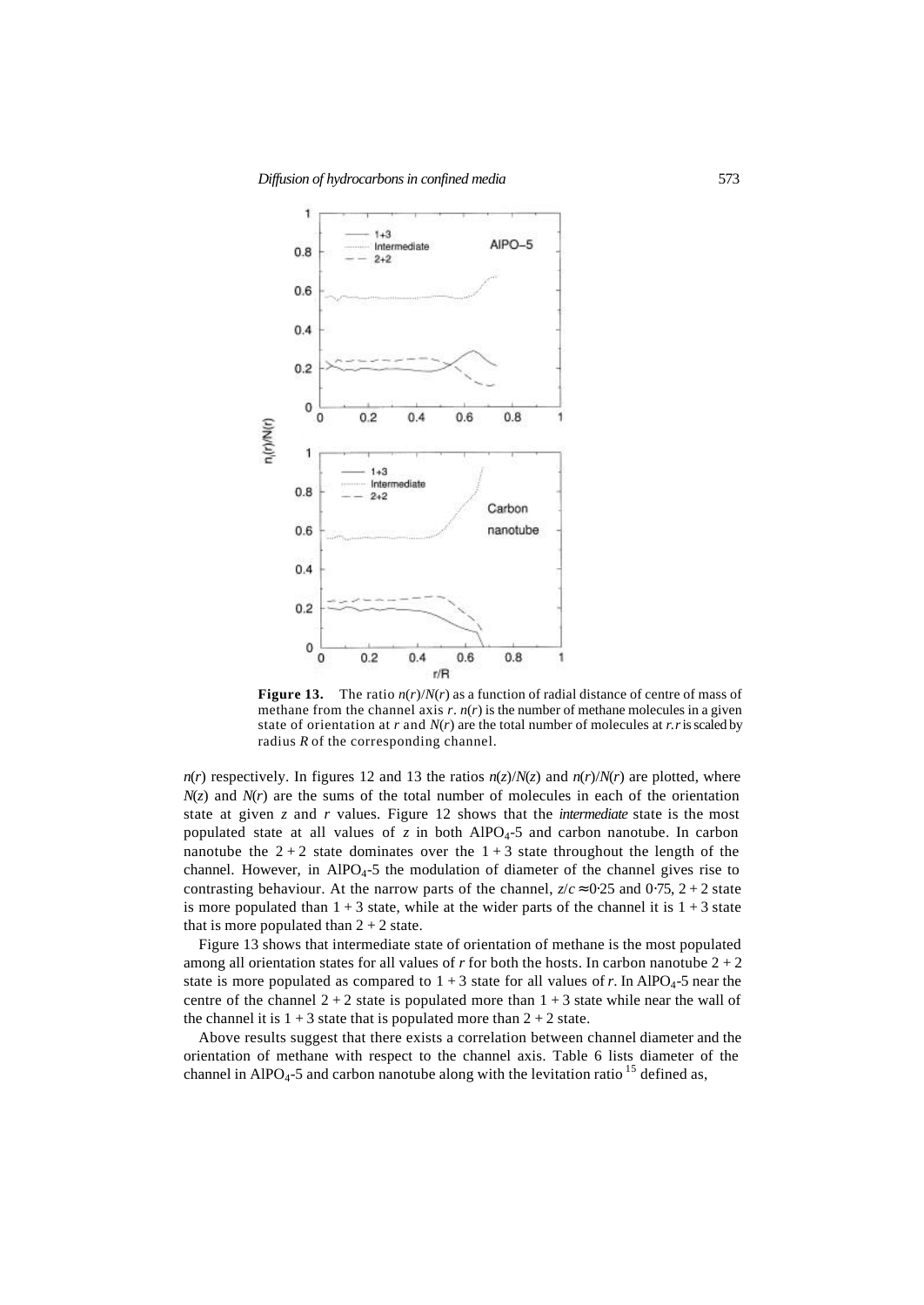|                 | $\mathbf{S}_{w}(\check{\mathbf{A}})$ | $2(2^{1/6}s_{gh}+l)(\text{\AA})$ | g              |
|-----------------|--------------------------------------|----------------------------------|----------------|
| $AlPO4-5$       | $10-02$<br>11.37                     | 8.196<br>8.196                   | 0.817<br>0.720 |
| Carbon nanotube | $10-80$                              | 9.832                            | 0.910          |

Table 6. Dimensions of the 1D channel and gvalues of methane.



**Figure 14.**  $\langle U_{gh} \rangle$  as a function of position of centre of mass of methane along the channel *z* for  $1 + 3$  and  $2 + 2$  orientation. *z* is scaled by unit cell length for AlPO<sub>4</sub>-5 and by  $c = 49.294 \text{ Å}$  in case of carbon nanotube.

$$
\mathbf{g} = \frac{2(2^{1/6} \mathbf{S}_{gh} + l)}{\mathbf{S}_{w}},
$$
 (5)

where  $\mathbf{s}_h$  is hydrogen-host interaction parameter,  $\mathbf{s}_v$  is the window diameter defined as the distance between centres of diagonal atoms of a channel and *l* is the C–H bond length. From table 6 it is clear that for values of **g** close to 1 (in close fitting parts of AlPO<sub>4</sub>-5 or in narrow channel like carbon nanotube), more number of methane molecules have  $2 + 2$ orientation than  $1 + 3$  orientation. Similarly, in an earlier study of methane in NaCaA<sup>16</sup> it was observed that methane assumes  $2 + 2$  orientation at the 8-ring window connecting two cages as it passes from one cage to another.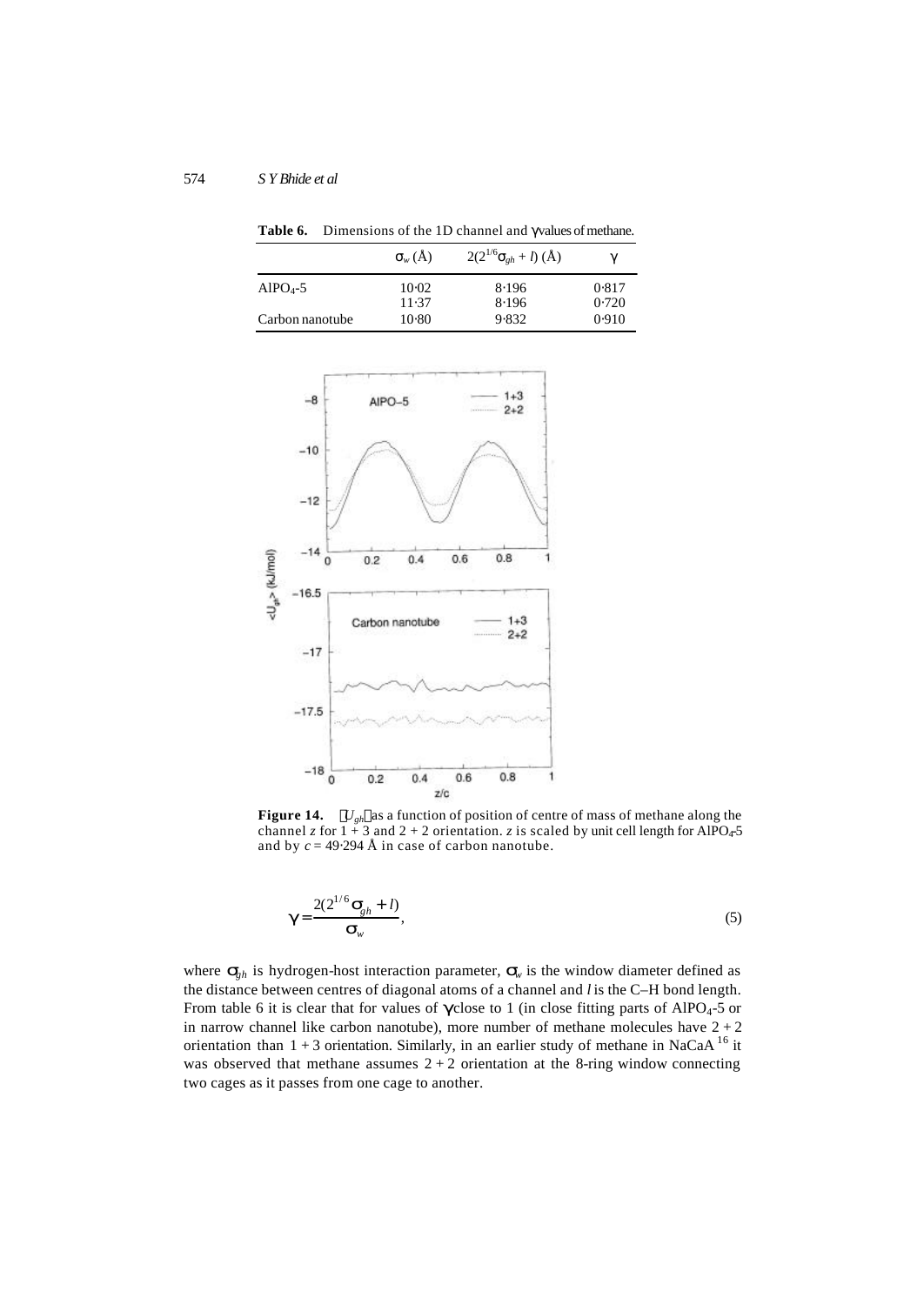

**Figure 15.**  $\langle U_{gh} \rangle$  as a function of radial distance of centre of mass of methane from the channel axis  $\overrightarrow{r}$  for  $1 + 3$  and  $2 + 2$  orientation.  $\overrightarrow{r}$  is scaled by radius of respective channel *R*.

The methane–host interaction energy for  $2 + 2$  and  $1 + 3$  orientation as a function of z and  $r$  and averaged over the whole MD trajectory, is plotted in figures 14 and 15 respectively. Figure 14 shows that in narrow part of AlPO4-5 channel and in carbon nanotube repulsive contribution to methane–host interaction energy in  $1 + 3$  orientation is more than that in  $2 + 2$  orientation. While in wider part of channel in AlPO<sub>4</sub>-5 methane can maximize its interaction better in  $1 + 3$  orientation than in  $2 + 2$  orientation. As a function of the radial distance from the axis of the channel, *r* (see figure 15), methane maximizes its interaction with the host near the wall of the channel in  $1 + 3$  orientation in AlPO<sub>4</sub>-5 and in  $2 + 2$  orientation in carbon nanotube.

Figure 16 shows the average value of radial distance of centre of mass of methane from the channel axis as a function of its position along the channel. It can be seen that in  $AlPO<sub>4</sub>-5$  methane is closer to the wall in wider parts of the channel and nearer to the centre of the channel in narrow parts of the channel. In carbon nanotube the average radial distance of both the orientations of methane remains the same along the channel. Among the two orientations, in carbon nanotube, methane in  $2 + 2$  orientation is farther from the channel axis than  $1 + 3$  orientation. In AlPO<sub>4</sub>-5, in narrow part of the channel the same behaviour as carbon nanotube is seen. The behaviour is reversed when channel diameter increases in wider part of the channel:  $2 + 2$  orientation is closer to the channel axis than  $1 + 3$  orientation.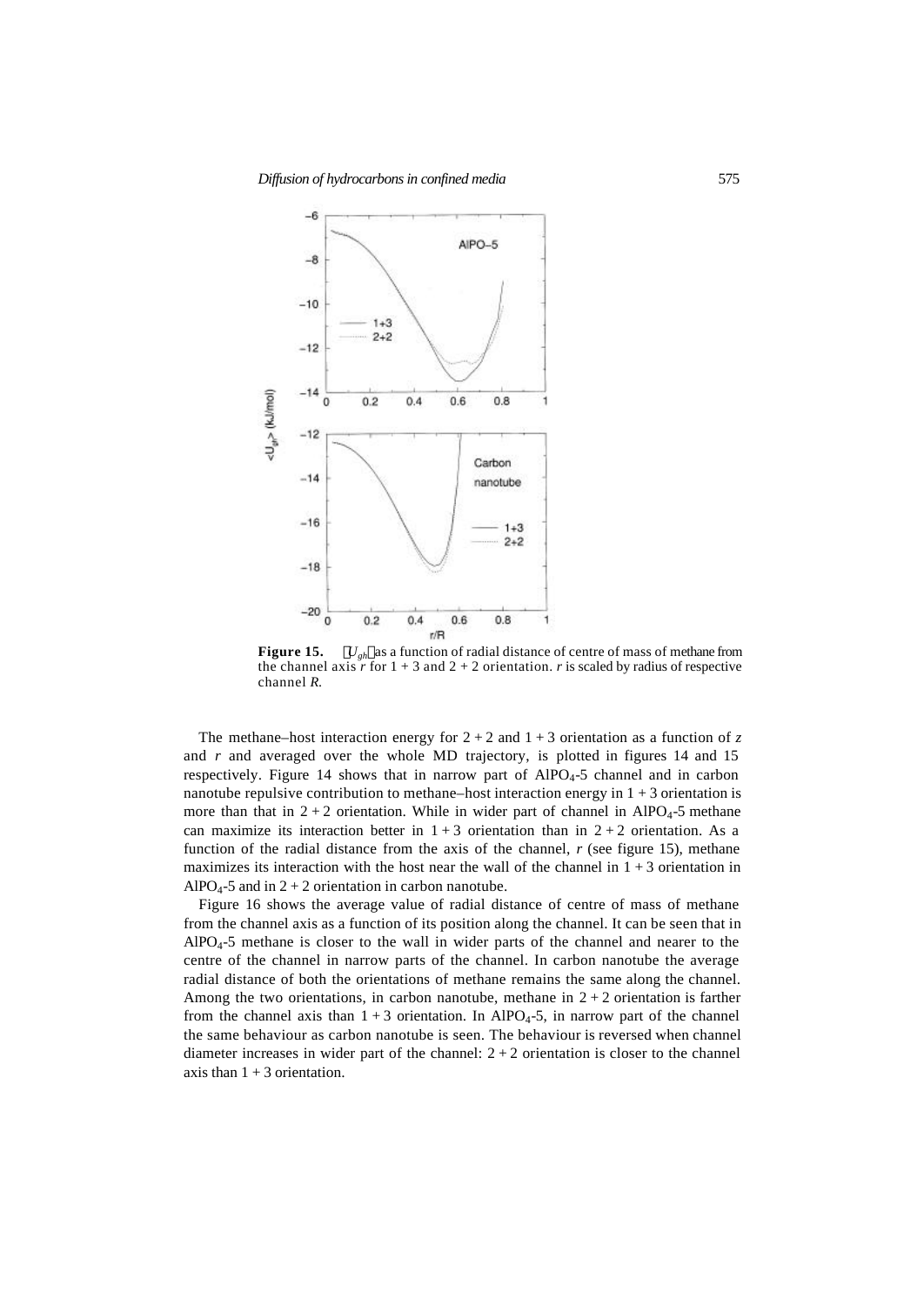

**Figure 16.** The average radial distance of centre of mass of methane  $\langle r \rangle$  from the channel axis as a function of position of centre of mass of methane along the channel *z*.  $\langle r \rangle$  vs *z* is plotted for 1 + 3 and 2 + 2 orientations of methane. *r* is scaled by the radius of the respective channel and z is scaled by unit cell length *c* in AlPO<sub>4</sub>-5 and by  $c = 49.294$  Å in case of carbon nanotube.

These results suggest that the orientation of methane inside a one-dimensional channel is sensitive to the channel diameter. In these simulations the Lennard–Jones parameter *s* of the host atoms determines the diameter of the channel. Pellenq and Nicholson<sup>17</sup> recently made an accurate determination of Lennard–Jones parameters between rare gases and silicalite-1 host atoms. Similar studies are desirable for hydrocarbon–zeolite interactions. We hope that results here provide a sensitive and crucial test of these parameters. Experiments which can distinguish between  $2 + 2$  and  $1 + 3$  orientations will be able to yield valuable insight into the accuracy of parameters between  $CH<sub>4</sub>$  and zeolite.

### **4. Conclusions**

In summary, it is shown that under normal conditions motion in confined media exhibit creeping motion rather cartwheel like motion. However, as the study of benzene in  $AlPO<sub>4</sub>-5$ , VPI-5 and carbon nanotube showed, motion within these channel systems can give rise to surprises: under certain conditions, for example, benzene would predominantly diffuse in a direction that is parallel to the  $C_6$  axis. Note that normally benzene diffuses with its plane in a flat position with respect to the inner surface of the